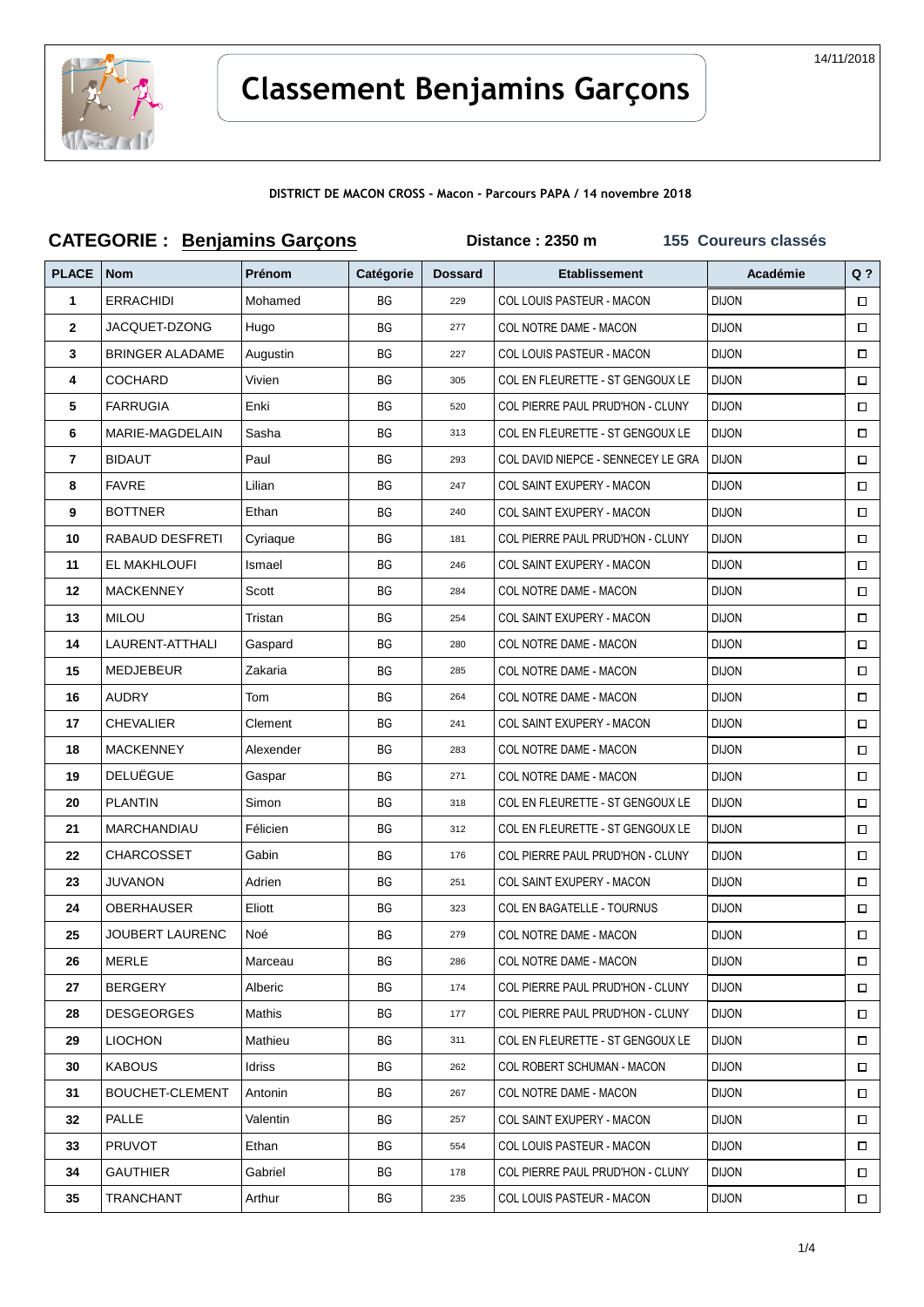## **CATEGORIE : Benjamins Garçons Distance : 2350 m 155 Coureurs classés**

| <b>PLACE</b> | <b>Nom</b>       | Prénom       | Catégorie | <b>Dossard</b> | <b>Etablissement</b>                      | Académie     | $Q$ ?  |
|--------------|------------------|--------------|-----------|----------------|-------------------------------------------|--------------|--------|
| 36           | <b>BIALOU</b>    | Clement      | <b>BG</b> | 175            | COL PIERRE PAUL PRUD'HON - CLUNY          | <b>DIJON</b> | $\Box$ |
| 37           | <b>PERRIN</b>    | Pierre louis | BG        | 233            | COL LOUIS PASTEUR - MACON                 | <b>DIJON</b> | $\Box$ |
| 38           | GOURAUD          | Jules        | BG        | 179            | COL PIERRE PAUL PRUD'HON - CLUNY          | <b>DIJON</b> | $\Box$ |
| 39           | <b>MEMET</b>     | Charles      | BG        | 231            | COL LOUIS PASTEUR - MACON                 | <b>DIJON</b> | $\Box$ |
| 40           | <b>BOCQUET</b>   | Augustin     | ВG        | 266            | COL NOTRE DAME - MACON                    | <b>DIJON</b> | $\Box$ |
| 41           | <b>BORGET</b>    | Edgar        | <b>BG</b> | 239            | <b>COL SAINT EXUPERY - MACON</b>          | <b>DIJON</b> | $\Box$ |
| 42           | <b>NANDE</b>     | Gabriel      | BG        | 572            | <b>COL BREART - MACON</b>                 | <b>DIJON</b> | $\Box$ |
| 43           | <b>BERTHIER</b>  | Gabin        | ВG        | 226            | COL LOUIS PASTEUR - MACON                 | <b>DIJON</b> | $\Box$ |
| 44           | <b>MESDOUR</b>   | Yassine      | ВG        | 253            | COL SAINT EXUPERY - MACON                 | <b>DIJON</b> | $\Box$ |
| 45           | <b>GONCALVES</b> | Joaquim      | ВG        | 248            | COL SAINT EXUPERY - MACON                 | <b>DIJON</b> | $\Box$ |
| 46           | <b>NAVOISEAU</b> | Dorian       | ВG        | 297            | COL DAVID NIEPCE - SENNECEY LE GRA        | <b>DIJON</b> | $\Box$ |
| 47           | <b>BOYER</b>     | Timothee     | BG        | 553            | <b>COL LOUIS PASTEUR - MACON</b>          | <b>DIJON</b> | $\Box$ |
| 48           | CHARDIGNY-MACHI  | Paul-ange    | BG        | 269            | COL NOTRE DAME - MACON                    | <b>DIJON</b> | $\Box$ |
| 49           | <b>STEINFORT</b> | Eliot        | ВG        | 260            | <b>COL SAINT EXUPERY - MACON</b>          | <b>DIJON</b> | $\Box$ |
| 50           | SLIM             | Adam         | ВG        | 290            | COL NOTRE DAME - MACON                    | <b>DIJON</b> | П      |
| 51           | <b>WEIDMANN</b>  | Stanislas    | BG        | 292            | COL NOTRE DAME - MACON                    | <b>DIJON</b> | $\Box$ |
| 52           | <b>BUNOUT</b>    | Noa          | BG        | 567            | COL BREART - MACON                        | <b>DIJON</b> | $\Box$ |
| 53           | ED DAMIRI        | Medhi        | <b>BG</b> | 550            | COL LOUIS PASTEUR - MACON                 | <b>DIJON</b> | $\Box$ |
| 54           | <b>GOBET</b>     | Arthur       | BG        | 273            | COL NOTRE DAME - MACON                    | <b>DIJON</b> | $\Box$ |
| 55           | <b>ROULLET</b>   | Alexis       | ВG        | 298            | COL DAVID NIEPCE - SENNECEY LE GRA        | <b>DIJON</b> | $\Box$ |
| 56           | CAILLAS          | Erwan        | ВG        | 519            | COL PIERRE PAUL PRUD'HON - CLUNY          | <b>DIJON</b> | $\Box$ |
| 57           | <b>BLANCHARD</b> | Gabin        | BG        | 265            | COL NOTRE DAME - MACON                    | <b>DIJON</b> | $\Box$ |
| 58           | <b>SEBBAR</b>    | Anis         | ВG        | 289            | COL NOTRE DAME - MACON                    | <b>DIJON</b> | $\Box$ |
| 59           | <b>DUBOIS</b>    | Marius       | BG        | 307            | COL EN FLEURETTE - ST GENGOUX LE          | <b>DIJON</b> | $\Box$ |
| 60           | <b>ORGEBIN</b>   | Galaad       | BG        | 180            | COL PIERRE PAUL PRUD'HON - CLUNY          | <b>DIJON</b> | $\Box$ |
| 61           | <b>BOISSEAU</b>  | Gabriel      | ВG        | 517            | COL PIERRE PAUL PRUD'HON - CLUNY          | <b>DIJON</b> | 0      |
| 62           | FITON-CHAVALLE   | Vassily      | ВG        | 552            | COL LOUIS PASTEUR - MACON                 | <b>DIJON</b> | □      |
| 63           | <b>HENRY</b>     | Grégoire     | ВG        | 275            | COL NOTRE DAME - MACON                    | <b>DIJON</b> | □      |
| 64           | <b>BRUNEL</b>    | Marius       | ВG        | 228            | COL LOUIS PASTEUR - MACON                 | <b>DIJON</b> | □      |
| 65           | <b>KOSKINEN</b>  | Mika         | ВG        | 207            | COL VICTOR HUGO - LUGNY                   | <b>DIJON</b> | $\Box$ |
| 66           | <b>AUGOYARD</b>  | Evan         | BG        | 236            | COL SAINT EXUPERY - MACON                 | <b>DIJON</b> | $\Box$ |
| 67           | <b>LECOINTRE</b> | Gabriel      | ВG        | 281            | COL NOTRE DAME - MACON                    | <b>DIJON</b> | $\Box$ |
| 68           | GILLY            | Tanguy       | ВG        | 230            | COL LOUIS PASTEUR - MACON                 | <b>DIJON</b> | $\Box$ |
| 69           | <b>VRICIC</b>    | Mahé         | ВG        | 299            | COL DAVID NIEPCE - SENNECEY LE GRA        | <b>DIJON</b> | 0      |
| 70           | <b>FOURRIER</b>  | Maxence      | ВG        | 309            | COL EN FLEURETTE - ST GENGOUX LE          | <b>DIJON</b> | $\Box$ |
| 71           | <b>BORDIAUX</b>  | Sullyvan     | ВG        | 304            | COL EN FLEURETTE - ST GENGOUX LE          | <b>DIJON</b> | $\Box$ |
| 72           | LEGRAND          | Mathis       | ВG        | 321            | COL EN BAGATELLE - TOURNUS                | <b>DIJON</b> | $\Box$ |
| 73           | <b>POMINA</b>    | Nathan       | ВG        | 198            | COL CONDORCET - LA CHAPELLE DE GU         | <b>DIJON</b> | $\Box$ |
| 74           | <b>DUBOIS</b>    | Yanis        | BG        | 244            | COL SAINT EXUPERY - MACON                 | <b>DIJON</b> | $\Box$ |
| 75           | <b>MESQUITA</b>  | Jocelyn      | BG        | 173            | EEA CLAUDE BROSSE - CHARNAY LES M   DIJON |              | $\Box$ |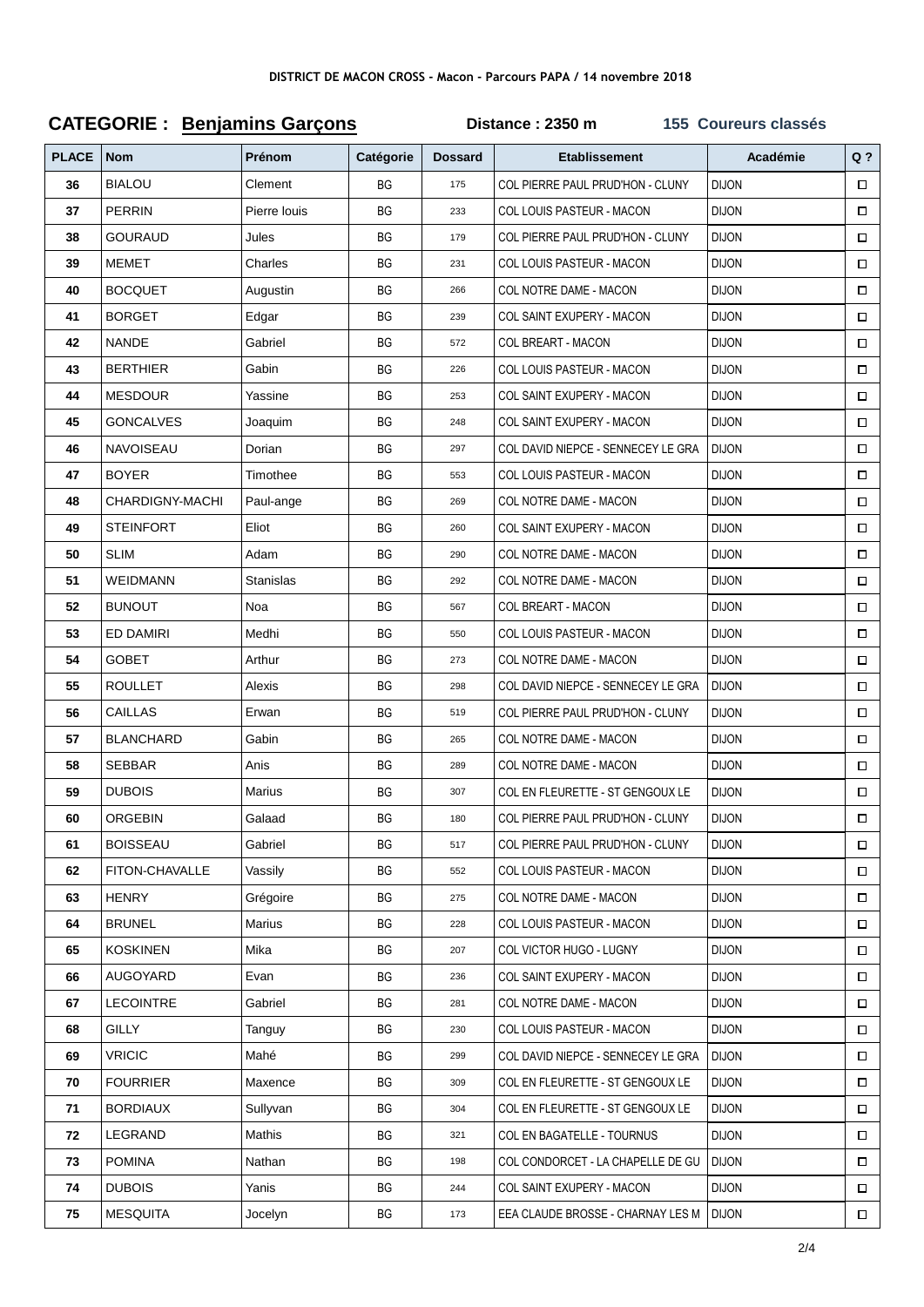## **CATEGORIE : Benjamins Garçons Distance : 2350 m 155 Coureurs classés**

| <b>PLACE</b> | <b>Nom</b>             | Prénom          | Catégorie | <b>Dossard</b> | <b>Etablissement</b>               | Académie     | $Q$ ?  |
|--------------|------------------------|-----------------|-----------|----------------|------------------------------------|--------------|--------|
| 76           | <b>BONNET</b>          | Mathys          | <b>BG</b> | 238            | COL SAINT EXUPERY - MACON          | <b>DIJON</b> | $\Box$ |
| 77           | <b>FERRE</b>           | Julien          | BG        | 320            | COL EN BAGATELLE - TOURNUS         | <b>DIJON</b> | $\Box$ |
| 78           | <b>MOUSSY</b>          | Elio            | ВG        | 232            | COL LOUIS PASTEUR - MACON          | <b>DIJON</b> | $\Box$ |
| 79           | VASSEROT               | Louis           | ВG        | 291            | COL NOTRE DAME - MACON             | <b>DIJON</b> | $\Box$ |
| 80           | <b>DEBOISSIEU</b>      | <b>Basile</b>   | BG        | 270            | COL NOTRE DAME - MACON             | <b>DIJON</b> | $\Box$ |
| 81           | <b>SAULNIER</b>        | Lucas           | BG        | 319            | COL EN FLEURETTE - ST GENGOUX LE   | <b>DIJON</b> | $\Box$ |
| 82           | <b>PAN</b>             | Pierick         | ВG        | 213            | COL VICTOR HUGO - LUGNY            | <b>DIJON</b> | $\Box$ |
| 83           | <b>POUZARGUES</b>      | Elino           | BG        | 224            | COL BREART - MACON                 | <b>DIJON</b> | $\Box$ |
| 84           | HERNANDEZ              | Victor          | ВG        | 276            | COL NOTRE DAME - MACON             | <b>DIJON</b> | $\Box$ |
| 85           | <b>TIONNAIS</b>        | Simon           | ВG        | 219            | COL VICTOR HUGO - LUGNY            | <b>DIJON</b> | $\Box$ |
| 86           | <b>PETIT</b>           | Konagan         | BG        | 317            | COL EN FLEURETTE - ST GENGOUX LE   | <b>DIJON</b> | $\Box$ |
| 87           | <b>MERVEILLE RANCI</b> | Elie-verdon     | BG        | 322            | COL EN BAGATELLE - TOURNUS         | <b>DIJON</b> | $\Box$ |
| 88           | CHAMBRU                | Thomas          | BG        | 555            | COL LOUIS PASTEUR - MACON          | <b>DIJON</b> | $\Box$ |
| 89           | <b>EXERTIER</b>        | Leonard         | BG        | 556            | COL LOUIS PASTEUR - MACON          | <b>DIJON</b> | $\Box$ |
| 90           | <b>LUPEI</b>           | Justin          | ВG        | 282            | COL NOTRE DAME - MACON             | <b>DIJON</b> | $\Box$ |
| 91           | JENIN                  | Léo             | ВG        | 278            | COL NOTRE DAME - MACON             | <b>DIJON</b> | $\Box$ |
| 92           | QUELIN                 | Marc antoine    | BG        | 287            | COL NOTRE DAME - MACON             | <b>DIJON</b> | $\Box$ |
| 93           | <b>MULLER</b>          | Nael            | BG        | 256            | COL SAINT EXUPERY - MACON          | <b>DIJON</b> | $\Box$ |
| 94           | TREMEAU                | <b>Baptiste</b> | BG        | 574            | <b>COL BREART - MACON</b>          | <b>DIJON</b> | $\Box$ |
| 95           | <b>HUSLER</b>          | Camille         | BG        | 568            | <b>COL BREART - MACON</b>          | <b>DIJON</b> | $\Box$ |
| 96           | <b>BERNARD</b>         | Noé             | ВG        | 303            | COL EN FLEURETTE - ST GENGOUX LE   | <b>DIJON</b> | $\Box$ |
| 97           | <b>ALVES</b>           | Elias           | BG        | 300            | COL EN FLEURETTE - ST GENGOUX LE   | <b>DIJON</b> | $\Box$ |
| 98           | <b>COCHUT</b>          | Timothée        | BG        | 190            | COL CONDORCET - LA CHAPELLE DE GU  | <b>DIJON</b> | $\Box$ |
| 99           | <b>BORG</b>            | Alexandre       | BG        | 182            | COL LES DIMES - CUISERY            | <b>DIJON</b> | $\Box$ |
| 100          | LOREAU                 | Cyprien         | BG        | 295            | COL DAVID NIEPCE - SENNECEY LE GRA | <b>DIJON</b> | $\Box$ |
| 101          | <b>DURAND</b>          | Romain          | BG        | 205            | COL VICTOR HUGO - LUGNY            | <b>DIJON</b> | □      |
| 102          | MÉGARD                 | Romain          | ВG        | 530            | COL PIERRE PAUL PRUD'HON - CLUNY   | <b>DIJON</b> | □      |
| 103          | <b>JACQUIER</b>        | Maxence         | ВG        | 196            | COL CONDORCET - LA CHAPELLE DE GU  | <b>DIJON</b> | □      |
| 104          | <b>DUMOUX</b>          | Mathéo          | ВG        | 308            | COL EN FLEURETTE - ST GENGOUX LE   | <b>DIJON</b> | $\Box$ |
| 105          | <b>DURY</b>            | Hugo            | ВG        | 272            | COL NOTRE DAME - MACON             | <b>DIJON</b> | □      |
| 106          | <b>DEVEVRE</b>         | Louis           | ВG        | 306            | COL EN FLEURETTE - ST GENGOUX LE   | <b>DIJON</b> | □      |
| 107          | VILLEDIEU              | Malone          | ВG        | 202            | COL CONDORCET - LA CHAPELLE DE GU  | <b>DIJON</b> | $\Box$ |
| 108          | AULAGNE                | Ruben           | ВG        | 301            | COL EN FLEURETTE - ST GENGOUX LE   | <b>DIJON</b> |        |
| 109          | <b>BARCELLA</b>        | Rémi            | ВG        | 187            | COL CONDORCET - LA CHAPELLE DE GU  | <b>DIJON</b> | $\Box$ |
| 110          | <b>GUILLOUX</b>        | Paul            | ВG        | 194            | COL CONDORCET - LA CHAPELLE DE GU  | <b>DIJON</b> | $\Box$ |
| 111          | PREAUX                 | Yako            | ВG        | 531            | COL PIERRE PAUL PRUD'HON - CLUNY   | <b>DIJON</b> | $\Box$ |
| 112          | FERNANDEZ              | Rayane          | ВG        | 222            | <b>COL BREART - MACON</b>          | <b>DIJON</b> | $\Box$ |
| 113          | ABDELHADI              | Adam            | ВG        | 220            | <b>COL BREART - MACON</b>          | <b>DIJON</b> | $\Box$ |
| 114          | <b>BOUDIER</b>         | Allan           | BG        | 268            | COL NOTRE DAME - MACON             | <b>DIJON</b> | 0      |
| 115          | <b>GAUTHIER</b>        | Matys           | BG        | 310            | COL EN FLEURETTE - ST GENGOUX LE   | <b>DIJON</b> | $\Box$ |